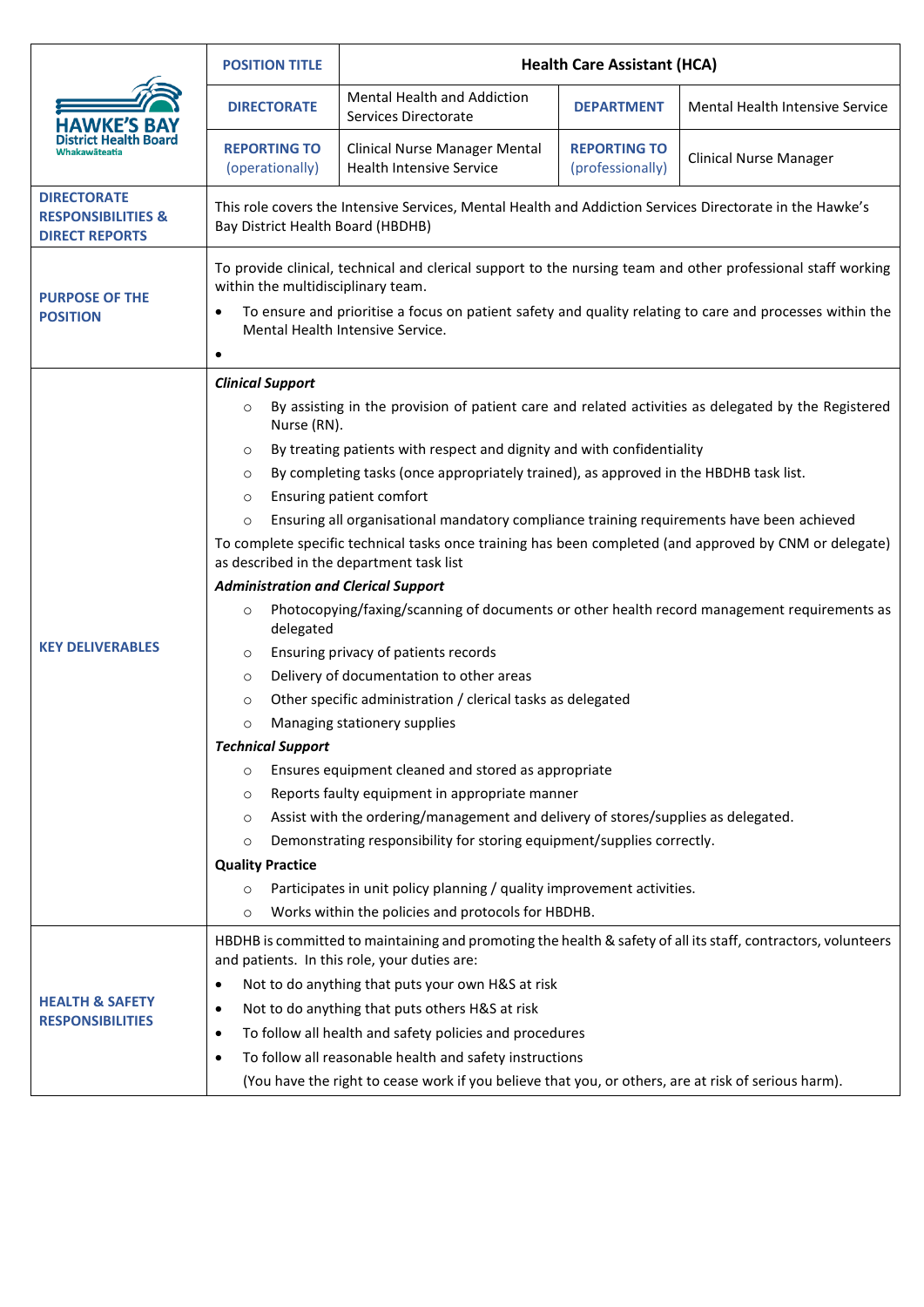| <b>KEY WORKING</b><br><b>RELATIONSHIPS</b>         | <b>INTERNAL</b><br>Patients/Consumer/Tangata Whaiora<br>٠<br>Clinical Nurse Manager / Associate Nurse<br>$\bullet$<br>Manager<br>Wider department nursing team<br>٠<br>Wider Organisational Nursing teams<br>٠<br>Chief Nursing and Midwifery Officer<br>٠<br>Allied Health Staff<br>$\bullet$<br><b>Medical Staff</b><br>$\bullet$<br>Other team members<br>$\bullet$<br>Administration staff<br>٠<br>Procurement staff<br>٠ |  | <b>EXTERNAL</b><br>Other service providers<br>Primary and NGO sector<br>Regional/other DHB services<br>Families/ Whanau and care givers |  |  |
|----------------------------------------------------|-------------------------------------------------------------------------------------------------------------------------------------------------------------------------------------------------------------------------------------------------------------------------------------------------------------------------------------------------------------------------------------------------------------------------------|--|-----------------------------------------------------------------------------------------------------------------------------------------|--|--|
| <b>DELEGATION AND</b><br><b>DECISION</b>           | Health Care Assistants, as unregulated health care workers, work under the direction and delegation of<br>registered nurses / midwives.                                                                                                                                                                                                                                                                                       |  |                                                                                                                                         |  |  |
| <b>EMPLOYMENT</b><br><b>AGREEMENT &amp; SALARY</b> | In accordance with the DHB's / NZNO Nursing & Midwifery Multi Employer Collective Agreement (MECA) -<br>Health Care Assistants and Hospital Aides - \$40,382 - \$48,003 gross per annum according to qualifications<br>and experience pro rata for hours worked.                                                                                                                                                              |  |                                                                                                                                         |  |  |
| <b>DATE</b>                                        | October 2020                                                                                                                                                                                                                                                                                                                                                                                                                  |  |                                                                                                                                         |  |  |